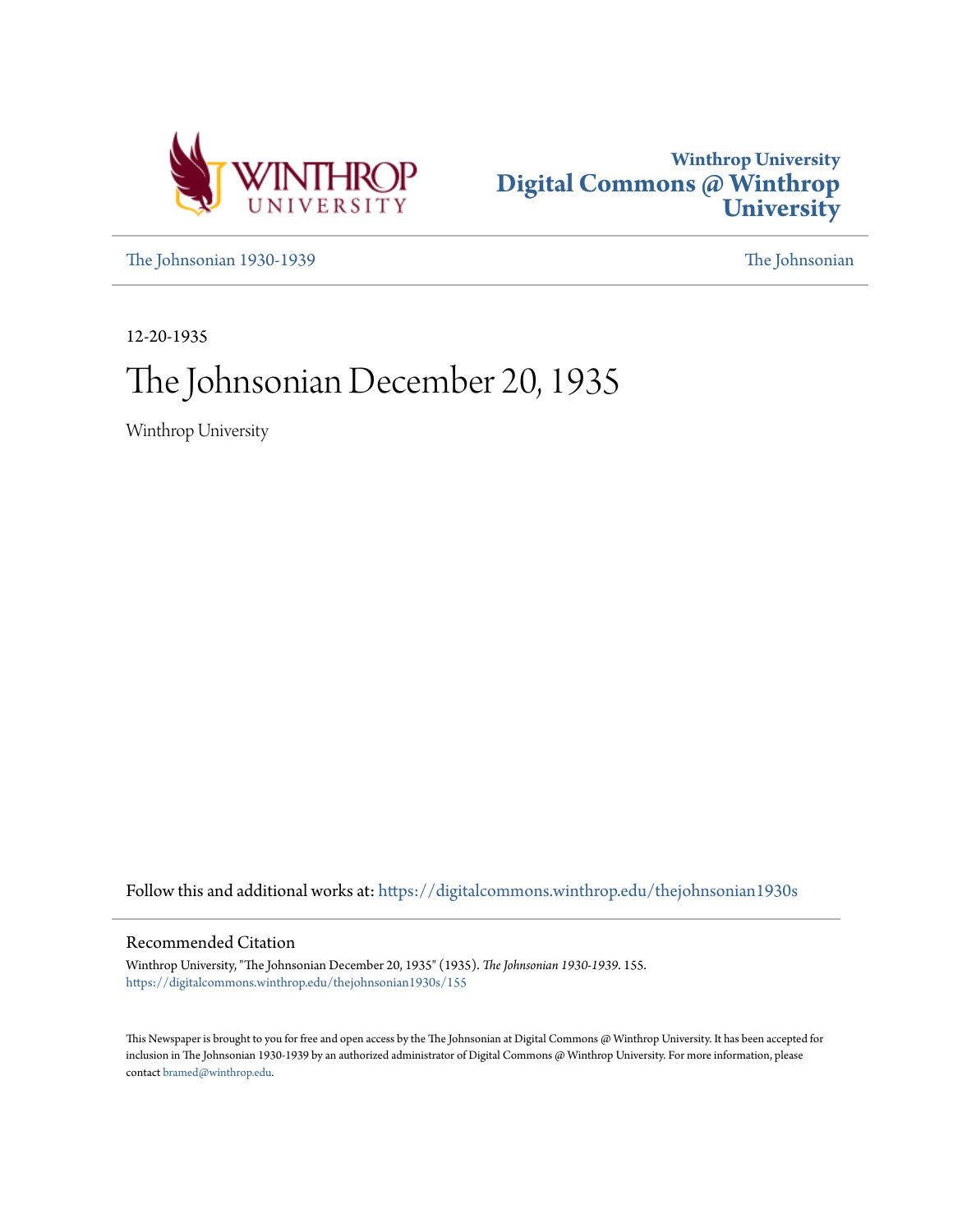# The Jol sonia SUBSCRIPTION, SLOP A YEAR

TTH CAROLINA, FRIDAY, DECEMBER 20

# HROP COLLEGE COMME **50TH ANNIVERSARY FOUNDER'S DAY ONE ON A MAIL DTAINER AND ADDRESS.**

ors Dr. D. B. John a, Presia ent for Fortytwo Years

VOL. 11, NO. 12

ALUMNAE TO BE PRESENT

Dr. W. C. Bagley of Teachers<br>College, Columbia University, to Deliver Address

p College will comm may. Priday, January 10, at 10:30 Catherine Runt Pauling of St. Matter<br>Cololege, On this Sounder's Day Program these, Frances Burnette of Belion, and<br>will honor not conjugate, but Matter stars within a Matterial and will

dining room.<br>The Alumnae Association has also<br>invited each chapter to send five rep-<br>resentative, to be guests of the college<br>January 9-12. The Association has in elected one delegate at lar sometime record one delegate at large<br>from each county in the state. All<br>planning to be present either for the<br>exercises or Alumnae Weck-end are<br>ated to notify the Alumnae Office by<br>annus at **January 2**<br>'Priday

Tra-<br>Admann Chapter will have open<br>Johnson Chapter will have open<br>for the Alumnae at the home of<br>Constinued on Page 4)

## Y.W.C.A. ENTERTAINS AT BIRTHDAY PART

#### Students, Faculty and Office Born 'n September and D cember Honored

cember Honored<br>
T. W. C. A. celeration datestic, of  $\overline{X}$ , w. C. A. celeration<br>
in the final and factory momentum of December and the final and<br>  $\overline{X}$  and faculty member and December<br>
at a Christman party in Johnson

# **SENIOR ORDER NAMES THREE NEW MEMBERS**

Names of Seniors Chosen Kembership Announced By **Louise Howe** 

Louise Howe, Presi Louise Howe, President of S that thet organization has electrice prominent seniors to compl Windows College win Connector's three prominents sensors to compare the fifth and the main prominent in the are members are not been as on the constant Windows Collegens and the connection of the connection of the connecti

**THREE STUDENTS** 

Dimples Thomas Wins Afte

**Dinner Contest of Debaters** 

Leagu

Virginia Plowder

est held in

Johnsonian Ha

 $B$ 

Mag

The Job mlan has o list of the Christmes adds ers of the col lege. They will be posted<br>board Number 1.

**ORAMATIC-FRATERNITY ELECTS NEW MEMBERS** 

Alpha Psi Omega Confers H On Six Sindenia Old Members Entertain

# Six new members were recently

ed to Alpha Psi Omega, National Homers, National Homers, National Homers, They were Eleanor Hobson, Florence Richbourg and Minnie Green Moore, set inip" **Geiger, juni**<br>oughton, sophomor "R Rough Delta Mu cast of Alpha Pai Ome

was founded at Winthrop in the 1932 or ability, interest, and satisfactor<br>achievement of specified work in act<br>ing. costuming. setting, and stag<br>immagement.<br>The old members of Alpha Pal Omeg.

re Dorothy Thackston, p. Naryland Wilson, secretary<br>| Naryland Wilson, secretary<br>| Carrison, treasurer; Catheri ston, p ary: Bett ine Hu

Pollowing the initiation cen Saturday, the old mem the new members at a party in t Masquers Room

SOCIAL SERVICE CLUI **CHOSEN FOR P. K. D. ENTERTAINS CHILDREN** 

> Christmas Tree at Arcade Mil One of Several Projects Undertaken This Session

ervice Club mem

e<br>
e. undertaken several practical projection<br>
it in the field of social service this ses ames, and Rachel Huy were appointed James and Rachel Hwy were appointed<br>at a meeting of the Debater's League<br>Winthrop at the Pi Kappa Delta tour-<br>Winthrop at the Pi Kappa Delta tour-<br>nament to be held in Bouston, Texas<br>in the spring. "Oimples" Thomas was<br>the

For the beat and a christman per particular in the special per state of the control of the control of the control of the control of the control of the control of the control of the control of the control of the control of  $\lambda$ meeting.<br>The program for the afternoon consisted of the revising of the constitution. Bobble January. chairman of the<br>constitution committee, sulphitters are also accounted.

Members of the editorial and business staffs of The Johnsonian enjoyce<br>
incess staffs of The Johnsonian enjoyce<br>
a temper 12, at their Christmas party.<br>
The tables were decorated, carrying<br>
in tables were decorated, carry

mously by the organization.<br>Coffee was served at the close of the

All of the contract of the Winter West County Democrats Talk<br>
a line Maddensid, and Louise How were **Of Events Of The Day**<br>
a line Maddensid, and Louise How were **Of Events Of The Day**<br>
a line Maddensid, and Louise How wer

# Y. W. C. A. PRESENTS **NOTICES CHRISTMAS PROGRAM**

of "The Coming of the **Prince of Peace"** 

The Co aing of the Prince of Peace a nativity play, was presented by the<br>Y. W. O. A. and the Winthrop College Glee Clube in Main Auditarium Sun day night, December 15, at 7 o'clock. The Rogol, Piano Soloist, According Hunt Pauling directed the Lillie Rogol, Piano Soloist, Ac

Colherine Hunt Pauling directed the play, while Proiseor W. B. Robert and charge of the music, which con-<br>latted of anchein Christman carola. These particular carolication of the play were:<br>Flower process Richbours, the p

a piete O'Hair, and Andrew White, chil-<br>  $\frac{1}{2}$  hele O'Hair, and Andrew White, chil-<br>  $\frac{1}{2}$  alias Jeanette Rohn, an assistant pro-<br>  $\frac{1}{2}$  heles: in the numbe depertment, and last<br>  $\frac{1}{2}$  minimager: Doveldy T

**FURMAN WINS IN** SOCCER GAME FRIDAY Vanquishes Clemson at Wir

Mud and Rais

Furman University won 2 to clement College eleven Friday after.

NOTION:<br>The sdministration appreciates<br>the cooperation of the student body<br>and faculty in going in the lower<br>out the post office and coming<br>out the upper door (the door almost<br>opposite Mrs. Brice's office). Please this

**FROM** THE JOHNSONIAN

# **COLLEGE ORCHESTRA PRESENTS CONCERT**

To  $\it a$ 

companied By Orchestra and us Instrum

 $\circ$  $\circ$ 

 $[ \begin{array}{cccc} \mathbf{R} & \mathbf{W} \mathbf{u}_1 \mathbf{h}_2 \\ \mathbf{u}_2 & \mathbf{W} \mathbf{u}_2 \mathbf{h}_1 \mathbf{h}_2 \mathbf{h}_2 \mathbf{h}_3 \mathbf{h}_3 \mathbf{h}_4 \mathbf{h}_5 \mathbf{h}_6 \mathbf{h}_7 \\ \mathbf{u}_3 & \mathbf{u}_5 \mathbf{h}_6 \mathbf{h}_7 & \mathbf{u}_6 \mathbf{h}_8 & \mathbf{u}_7 \mathbf{h}_7 \\ \mathbf{u}_7 & \mathbf{u}_7 \mathbf{h}_8 & \mathbf{u}_8 \mathbf{h}_9 & \$ 

Y. W. GIVES CHRISTMAS **TREE TO THE SERVANTS** 

#### Dr. Phelps and Louise Howe Ex press Appreciation for Servants' Work

Members of the "Y" gave a Christ-<br>mas tree to all the servants on the<br>campus. Wednesday, December 18, in<br>the bazement of Johnson Hall, at 3 o'clock

"Joy to the World" was sung by the entire group. Marie Williamson, chair- $\epsilon$ " mon of Maida's Bible Class committee.<br>
welcomed the servants. Members of the Maida's Filble Class angage Biteri<br>
Might. Dr. Friedge, speaking for the Administration, and Louise Howe, for<br>
the student body, expressed by the men's quartet under the dire

tion of Robert Hall.<br>
Santa Claus, played by Margare<br>
Cone, presented each servant with<br>
small gift and a stocking filled with fruit and candy

d Canuy.<br>Williamson, chairman Mari Maids' Bible Class committee, ha the following members of her commit-<br>tec Evelyn Baker. Elizabeth McDon-

and busi-<br>
and busi-<br>
and busi-<br>
the chain distribution of the Branch Markov and busi-<br>
and busi-<br>
and busi-<br>
and busi-<br>
and busi- of the School (1992–2001) (HD-2001; 1333--Windows are stress business of the Service Cub Pr

# **PHYSICAL EDUCATION LEADERS MEET HERE**

ciation Rally Is Occasion for Demonstration and Disc

Fall meeting of the South Carolin Education Association closed Eaturday<br>Education after semions at Winthrop<br>Friday and Saturday, December 13 and

, alternoon are researces at Varuatory, and Statesday, December 19 and 2. dinner Priday was the speaker at dinner Priday with means of the Priday and Statesday. The formula prior of the Prime of the Prime and Content and

committee. groups for men and wom-<br>
Discussion groups for men and wom-<br>
Discussion college and High School of<br>
Network College and High School Ath-<br>
Network College and High School Ath-<br>
Network and Transfer – Track and T spoke on "Play Dr.

Demonstrations of sports Tra durin morning, such as speedball, r<br>al sports, rhythmic and soc itler

Basketball was disc Joe Davis, of Clemson n.son College, apol " Miss France Hoffman, State Officials Board Chair man, and Miss Edith Tobin, State Bar<br>cetball Chairman, led the discussion for women.

After luncheon a general busines was the topic. The speakers were: Mi

# **HEADS PSYCHOLOGY ASSOCIATION**

#### Mary Elizabeth Berry Is Mad President at Initial Meeting

# throp Bowl in Game Player the match was the opening feature of the two-day meeting of the South Carolina Physical Education Associate

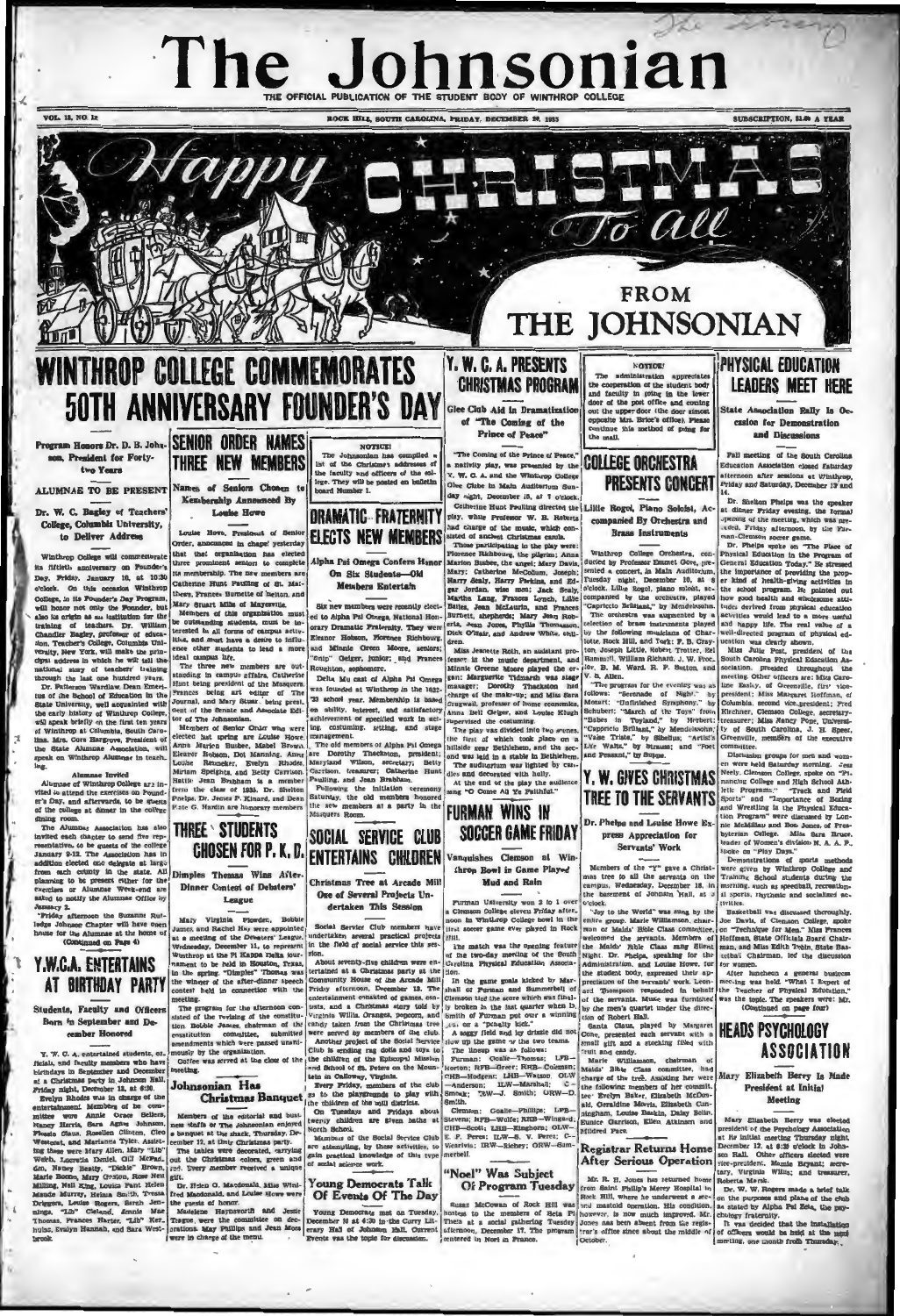# THE JOHNSONIAN

the Regular Session The Official Organ of the St Winthrop Onliege, The South Carolina Onlinge for W \$1.00 Per Year on Price (regular session)....

| Advertising Rates on Application                                                                                           |
|----------------------------------------------------------------------------------------------------------------------------|
| Entered as second-class matter November 21, 1923, under the Act of March 3.<br>1879, at the postoffice in Rock Hill, S. C. |
| Member of South Carolina Press Association                                                                                 |
| EDITORIAL STAFF                                                                                                            |
|                                                                                                                            |
| <b>BUSINESS STAFF</b>                                                                                                      |
| Assistant Business Manager<br>Assistant Business Manager<br>Assistant Business Manager                                     |

**REPORTERS** nnrvn říšek<br>Skrenk, Neijaha McKetthen, Mary Phillips, Hatt<br>Skrenk, Ruth Bethes, Mary Gallman, Lorena Calloway,<br>Jesuk Teague, Jean Moss, Madelelae Haynsworth Stewart,<br>Jesuie T FRIDAY, DECEMBER 10, 1935



The Johnsonian wishes you a Merry Christmas and a Happ<br>New Year. We shall not write an editorial on Christmas this year is year. because other people have had nineteen hundred and thirty-five years to get ahead of us and we fear that what we would say might be a little trite.

the weathering decades must contain material of a less shoddy<br>de than that represented by an unconfident and distrustful  $gr<sub>i</sub>$ relationship between men.

relationship between men.<br>The retention of the "eagle eye" la a requisite in conducting<br>a successful enterprise but a somewhat modified and a more char-<br>noter building attitude would subordinate this tendency of mis-<br>crean

#### TOWARD UNDERSTANDING

TOWARD UNDERSTANDING<br>
As the Christman holidays get near remarks like<br>
these: "I hope Mother has sent my permission"; and, "Father<br>
never says the right thing in my permission"; and, "Tou see,<br>
they just don't understand dinner and the day.

unner and the case of Winthrop is not its everyday routine<br>but its holiday rush. Is it any wonder that they don't know exactly what to do about permissions and what to expect of Win  $\overline{\mathbf{w}}$ throp?

Our suggestion for remedying this situation is that we give our suggestions are compared to the compared to the state of the compared to the compared to the compared of the compared of the compared of the compared of the compared of the compared of the compared of the compared of t

### THE JOHNSONIAN

is being attempted. Whether Winthrop can carry out such a pros being attempted, whether wintitrop can carry out such a pro-<br>gram is a matter for consideration. The idea, however, is one<br>worth thinking about. At least, it might be carried out in the diminuitive. Not on a holiday, hut on a regular school day, invite<br>your parents to Winthrop. While you're attending classes, they'll your parents to Winthrop. While you're attending classes, they'll point parents to Winthrop. While you're attendings and chrought are buildings, at things for the<br>melves. When your classes are over, you'll have time to sh life of Wintheson

ether or not a Parents' Day is established at Winthron. think the principle of the plan might profitably be adopted by the comes the principle of the plan might profitatory be adopted by the<br>students. If our parents see Winthrop, in running order, they will<br>understand Winthrop better, will understand us better, will know  $-11$ better whether their expectations and our requests are reasonable<br>Most of all, they will coordinate intelligently with Winthrop College and with us as students, if they realize what Winthrop

Though it's late to talk about the Amough its late to talk anous the r-capecially the ones from P. C.<br>Congratulations to Catherine Hunt

Noocent Galume represent at seeing<br>
now you!"... That is a seeing<br>
first the model of the seeing the Strangealle office the other night-<br>
he Breasealle office the other night-<br>
" was not until I went closer that I

the Bremesslee of<br>the its obser injula-one control of the mass center of the<br>set of the control of the state of the control of the bremesslee of<br>the control one brought icous the freehanan party ..., And speaking of the p



**EXPLANATION OF A BED FACE**<br>An automobile driven by a newspa-<br>per reporter stopped at a red light in the<br>Washington recently. Follownen sud-<br>leny sppeared on each ride of him,<br>report the Associated Place.<br> $16.4$  and the s reports the Associated Prace. "What reports the Associated Prace can be<br>the new point of the animal purched a free main purched. Then in the<br>membered that earlier the best header and reported has a reported has machine sto tell the pol  $M R$ 

According to The Technique, the five

According to The Technique, the five<br>divisions of the unde sex are:<br> $\cdot$  A man: One who tries to kiss a girl contract the first date and gets away with to A brute: One who tries and do

pet away with it.<br>A coward: One who doesn't try and<br>welly could have gotten away with it.<br>A wise gay: One who doesn't try and<br>couldn't have gotten away with it. calculate have gotten away with it, and couldn't have gotten away with it, and



**DAPPVNTTI** 

DAFFEREE to the page of stems from the page

 $mv$  and

Wadowsod China

**Open Stock**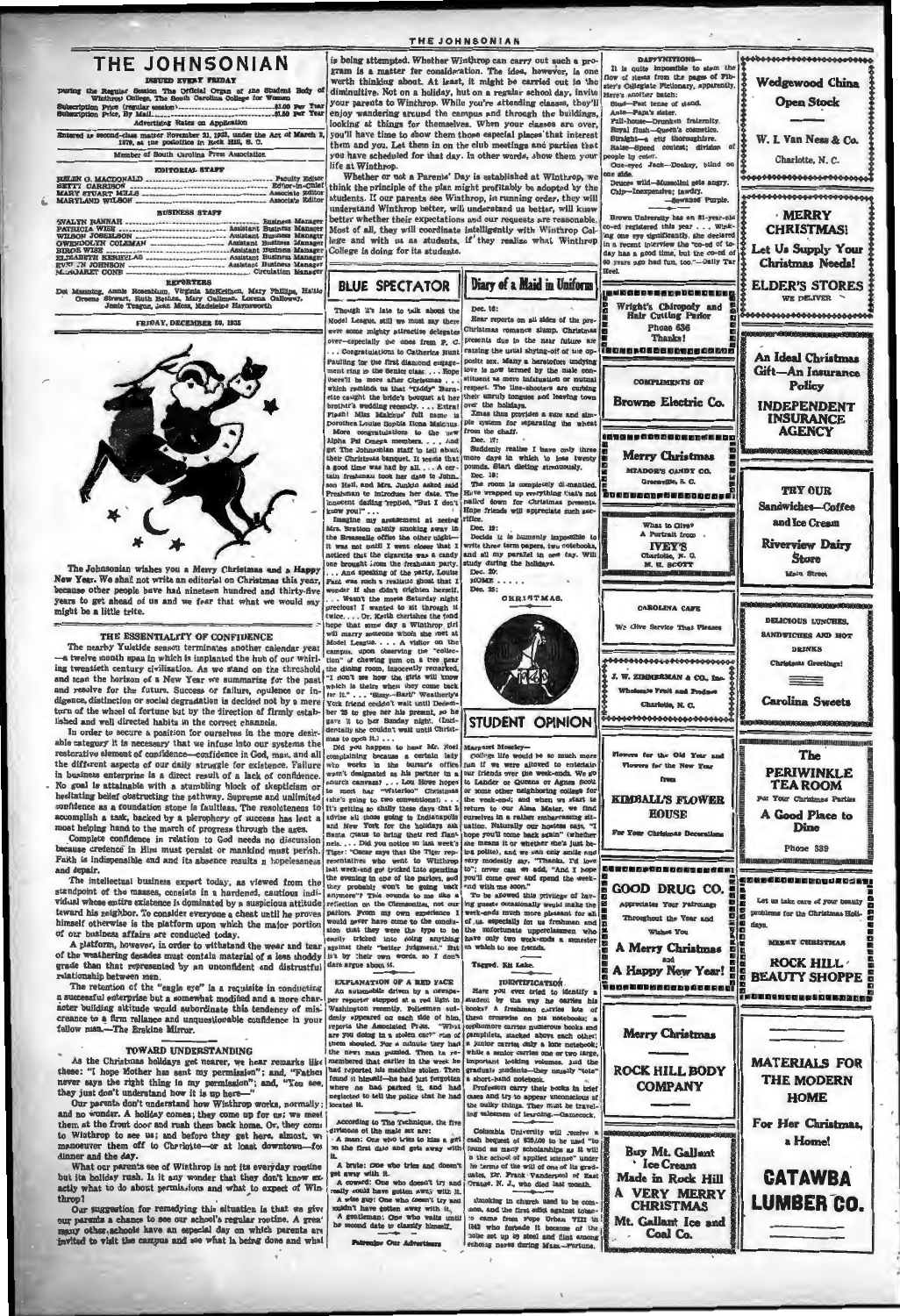**Field Alumnae Secrets** Freiu Alumnae Secretary<br>Has Begun Her Work

Mas Mary Russe ar, of Greenville engaged as a field secretary by the Alumnae Association of Winthrop College, has begun her work in that offi

er, a graduate of Win-Miss Net there seemed a graduate of Win-<br>throp College in the class of 1934, had<br>a high academic standing, and was  $at$  of the  $Y$ ,  $W$ ,  $G$ ,  $A$ , during

main a man and the position will<br>ender year. The chief duction of the position will<br>making constant, in visiting chapters, the stats, in visiting chapters,<br>it has no the station of the chief<br>man in the station of the Almen lle in  $out$  in ting the

roblems, ame as the Alumnus American interest of the Alumnia American interest in the action of the Alumnia and the action of the Alumnia and the action of the Alumnia and the second of the Alumnia contractor has been done

engaged.<br>Two new chapters of Winthrop<br>Daughters have been organized vecent-<br>by, that of Hampton, of which Mrs.<br>Aunis Les Clooding is president, and the Tartiand in Chesterfield coun-<br>tax of Partiand in Chesterfield coun-<br>t

### U. D. C.'s Week-End At College Shack

Members of the Winthrop Chapter<br>of the U. D. O. and their guests spent<br>the night of Saturday, December 7, at

s. Den Ivey chaperoned the party. Patronine Our Advertisers dies for Oh P. MUSIC STORE<br>WORKMAN-GREE Merry Christmas **COOPER FURNITURE CO. REID'S FLOWER SHOP** Wishes You A Merry Christmas For Your Christmas Plowers **ADAM'S LUNCH** 

**STAND** Wishes You a Very **MERRY** 

**CHRISTMAS** 

The Universal Drink Confoli In Made Hure by The Coca-Cola Bottling Co. **ak Hill, B. O.** 

,,,,,,,,,,,,,,,,,,

ckerat

128 N. Tryon Street<br>CHARLOTTE, N. C.

**Courteous Service Excellent Dining** 

Room

ANDREW JACKSON

Four-H Girls Prefer **FACULTY OPINION** France Control and Solid Control and Solid Control and Solid Control and Solid Control and Solid Control and Solid Control and Solid Control and Solid Control and Solid Control and Solid Control and Solid Control and Solid

to the senate-way not go more into the scale formula and find the scale in mixture is point in the scale of the scale of the scale of the scale of the scale of the scale of the scale of the scale of the scale of the scale

give the instructors a better break this<br>reach the coherrations are stated bither<br>from any order and you are: Any the Paculty members<br>and you are: Any the Paculty members<br>inter-collegiste debates why root also leads the p

d to the joy of Winthrom<br>I. . . . And Merry Xm<br>I. . . . And Merry Xm<br>Ay New Year to all. op fei a and a ar hifes **D** au.<br>orter do not blam

r the above, you asked for it.

Dr. S. R. Derrick Leads **Curriculum Discussion** 

Winchrop Home Economics Paculty<br>embers who are working on a curriculum revision for their department,<br>curre Dr. S. R. Derrick, of the Unit-<br>rate' Dr. S. R. Derrick, of the Unit-<br>ries of round table discussions on<br> $\epsilon$  if c

the "Social and accordinate" interaction of Defenders 2, 00. December 3, 00. December 3, 00. December 10, 00. December 10, 00. December 2014. The state of The Law of December 2014. The last of Dr. Leverte's series of takin ic 'frends on College &<br>helton Phelps, faculty<br>Home Economics su elps, faculty member<br>conomics and Society<br>ruts, and thirty Home

**Student Volunteers** 

# Hear Xmas Story

Miss Ohlo Fink, a member of the English department, recited "How Come Christman," a story by Roark Bradford, on the special Christman program presented by the Student Vol. program presented by the soutens volumes<br>there at their meeting last Sunday,<br>December 15, in Johnson Hall,<br>Virginia Willis conducted the devo-<br>tionals after the group had sung

as carols. Before adjournment the Stud Volunteers voted to send a basket of

**SEXTETTE SINGS CAROLS** SEXTERTEN SIGGS CARDINA and the method of Christman carels at a method in the large state in the large of the American Association of Christman Ball, Transdate method in the second behavior of Christman and the second beha

Johnson, Priday afterno n. Decembe

DUET SUNG AT CHURCH DEX SONG AT CHOICHEAD Cothran<br>
Eva Fair and Elizabeth Cothran<br>
sang a duct, "O' Sweet Savior" by<br>
Bach, at the Baptist Church, Sunday<br>
night, October 8.

### **PONCE**

Jack<br>And Mary<br>Went to pick<br>Violets But<br>Mary's Attle<br>Came along

ιm  $\overline{10}$ ug in 193<br>su of hi

**Reading As Pastime** ing holds first ni

hold a state meeting of the Four.Hold a state meeting of the Substantian control.<br>Links different the club meets once a month, but beginning January they<br>will meet twice a month.<br>We a month.<br>Highest webyn Patteson, the off

or the Four-H Caub are: Munree<br>Nunamaker, vice-president; Elizabeth<br>Cramling, secretary; Louise Collings<br>Treasurer; and Odessa Lee, Interstate Scouts To Affiliate

**With National Troop** 

The Ohrl Scout troop on Winthrop<br>campus is organizing a national Corp of fillate with the National Ohrl<br>Scout organization. May Alma Mo-<br>Laurin, first lieutensnt, thinks Mathematican May will be ready to apply for a char-

they will be reacy to specific the team data and the<br>model in Strainingh the Winklerep girls are over-uge for the regular Citi Beouts,<br>there is a special troop for college girls which they hope to joint. To gain a<br>familian

are necessary.<br>
At present the majority of the Girl At present the monotonic class terms working on their second class terms are monotonically as the conduction of the test is discussed. At the hast meeting, the tronop we about trees

about trees.<br>There are about twenty-five memi-<br>bers of the local troop The cifficers<br>are: Captain, Miss Schuchart; First<br>Lieutenant, Mary Ahan McLaurin; Scribe, Isabel Keston, Jana McLaurin;<br>Scribe, Isabel Keston; Treasure reen Reardor

#### **Bible Subject Of** Talk In Chapel

 $\begin{tabular}{|c|c|c|c|} \hline \textbf{1B} & \textbf{1B} & \textbf{1C} & \textbf{0B} & \textbf{0B} & \textbf{0B} & \textbf{0B} & \textbf{0B} & \textbf{0B} & \textbf{0B} & \textbf{0B} & \textbf{0B} & \textbf{0B} & \textbf{0B} & \textbf{0B} & \textbf{0B} & \textbf{0B} & \textbf{0B} & \textbf{0B} & \textbf{0B} & \textbf{0B} & \textbf{0B} & \textbf{0B} & \textbf{0B} & \textbf{0B} & \$ 

### "Birds" Is Topic Of Club Program

"Birds" was the topic of disc at a meeting of Forceps and Scalpel<br>in Tillman Hall at 4:20 o'clock Friday.<br>December 6. nber 6.

Incorember 6.<br>
The program consisted of two tales:<br>
The program consisted of two tales:<br>
"Migration of filte" by Annie While<br>
References are are were the the best<br>
References in the set of the side of the side of the side

Speaks at Gathay and Newberry Professor Willis D. Maginia addressed the Cheroke County Education at Gathay. December 11; and the Newberry Wedness County Education at Newberry. Thursday, December 12.

CAROLS WELL FOR SUNG<br>Christmas cards will be sung attestant cards will be sung attestant<br>taps tomogenite is by the prominent is, by the numbers of the Y. W. O. A. cabine<br>and advisory board, and the Fresh-<br>man Counselors.

Modern woman's fondest wish is to<br>e weighed and found wanting.-<br>fampden.Bydney Tiger.

And Officers Given Tea Reading badds first place as a hobby Members of the teaching and officer the Fearch first place as a hobby Members of the backing and office for the alternation. Both the state members of the state of the state and the st n of the to  $n$  and  $n\ell$ 

New Faculty Members !"

THE JOHNSONIAN

and Mrs and Mrs and Mrs and Mrs and Mrs and Labor and Mrs and Allian Wellber, Allee Tugley, Oladys<br>Isabel Potter, Rhe and Mrs and Isabel Potter, Ethel and Mrs and Isabel Potter, Ethel Allian Manuscul Research

noe: rotter, Ethel<br>|offman, and Eliza<br>|frekans|

refreshments.<br>The new faculty members and officers, are Dr. Robert Wiggins, Dr. Elean-<br>or Scott. Dr. Mary Armentrout, Miss.<br>Susan Hammack, Miss Eleanor Doug.<br>Lat. Mr. Harold Gilbreth, Mrs. Veda O.

## **Y. W. Holds Special** Christmas Services

 $\overline{\mathbf{x}}$ ,  $\overline{\mathbf{w}}$ . O. A. is holding special Christ-

 $\mathbf{T}, \mathbf{W}, G$ , A. is holding speed<br>at Christian contexts of the mass services of oring, the week of December 16-10.<br>In the mass services of the state of the state of the state of the<br>star. To these Wess Minns read the st

Christmas carols. Christmas carols.<br>Christmas stories were told at Morn-<br>ing Watch services held every morning<br>in the Alumnae Room, Monday through

in the Alumnae Room, Monday 11<br>Priday, December 16-20, at 7:30

P. C. Boys Speak To Volunteer Group

To Volumente Group<br>
Enter Group<br>
Expect Around Ande president of the<br>
Entert Around Ande president of the<br>
throp Studient Volument, spoise to the Win-<br>
Studient Volumenter Quarter and the Bission of the Bission<br>
convention

"Bretagne" Subject Of Talk by Mile. Rodrigue

Mile. Elizabeth Rodrique apoke to<br>the members of Beta Pi Theta Priday,<br>December 6. in the parlor of Main<br>Building. By choice of the members. Building. By choice of the members<br>the talked on Brictagne, illustrating<br>with post cards and pamphiets.<br>Elizabeth is a native of Nanton and

has been studying in America for the of Col Christmas Customs Of

**France Are Discussed** 

Dr. Elizabeth Johnson gave a talk<br>on the " aristmas outcoma of different<br>on the " aristmas outcoma of different<br>mesting of Le Oerele Prances at the monthly<br>alay. December 13, in Johnson Hull.<br>After Christmas carola were su

TO ATTEND PHILADELPHIA MEET MISS Ruth Stephenson and Miss<br>Jeannette Roth will attend the National Music Teachers' Associated in Fational Music Teachers' Association meeting<br>in Philadelphia, from December 21 to

meeting uary 1.

TRIO SINGS AT KIWANIS<br>Winthrop College trio sang at a<br>neeting of the Kiwanis Club, Wednes,<br>tay, December 11.

Spinster is a title applied to a wom-<br>an who has never been married. It is, asid that in olden times a woman was<br>probibiled from marring until she had spin in the partial interaction<br>spin. her wedding outflit: consequent-

INDEPENDENT REALTY CO.  $0.5$  Smrtin Mar

CHRISTMAS SPECIALS

seboomenaatennuu<br>Aalf Weelmaamk

Watches and Enlyse for Children<br>ROCK HILL HARDWARE CO.

When better cleaning and dyeing is done.

Sherer's will do it

SHERER'S CLEANING

A MERRY CHRISTMAS

to Winthrop Students

 $L_{\rm max}$ 

-----------------------------

Pire Sota<br>Andre

æ.

a er en

# **Merry Christmas**

For an exclusive inexpensive Christmas Gift visit our store and see our line of the newest things to give for Christmas



Dry Cleaning, Dysing, Hat Blocking

**All Dyeing Work Guaranteed** 

and

# Rates Reduced to Students at

# **City Dry Cleaners** WOLFE & KINDRLL

Phone 782.V

medadousin<br>Silk and Tr

**MERRY** 

in and see our display.

serve you in 1936.

**CHRISTMAS** 

**Spring and Canthon Str.** 

#### **MARIE H. GOULED And there were the first and the company of the company of the company of the company OPPOSITE PORT OPPICE** Desirable Citts at Desirable Below-**Sith and Batin Stine** 100 100 100 000 -- 0 --**PAJAMAS**

Accusación of All Minds that Annual to Tiernimination Thatse

MARIE H. GOULED

A complete assortment of Christ nas

We wish to thank you for your business

during the year 1935 and we hope we can

**PENNEY'S** 

Gifts for every member of the family. Come